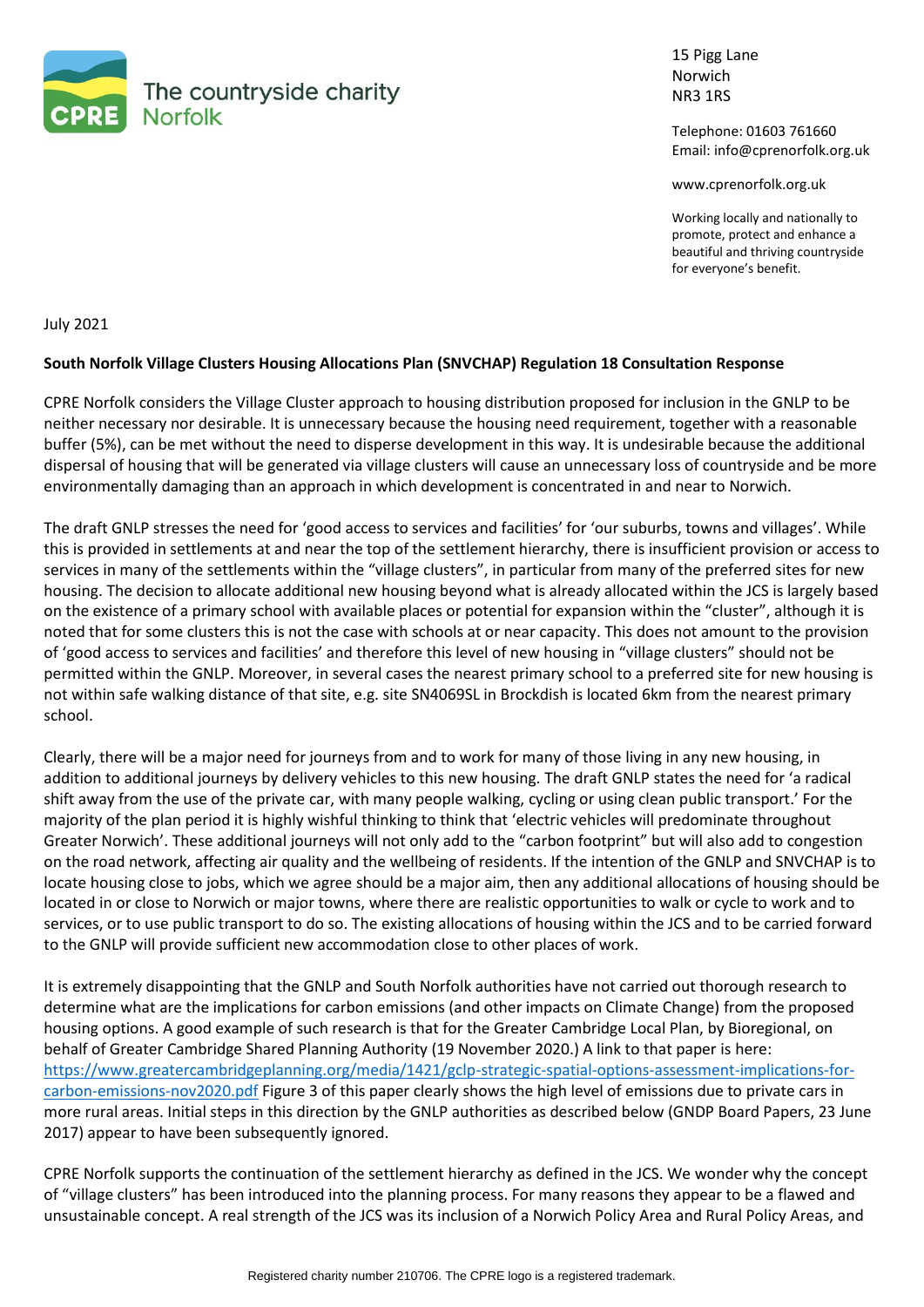#### *CPRE Norfolk - The countryside charity. Page 2*

therefore we are very disappointed that this distinction has been abolished. The Rural Policy Areas gave real protection to the countryside: this is threatened by the introduction of the village cluster approach.

In addition, we strongly object to the use of the open-ended statement that these South Norfolk "village clusters" will be allocated a 'minimum' of 1,200 houses, rather than giving a maximum number as is the case for the Broadland "village clusters". If the reason for this separation is, as was given at the GNDP meeting of 6<sup>th</sup> January 2020, the lack of suitable sites coming forward in these South Norfolk "village clusters", then this gives another good reason why the delivery of housing should be phased. Clearly the sites included in the JCS have undergone rigorous assessment and their inclusion in the Local Plan is an acknowledgement of their suitability for development. It makes absolute sense that these suitable sites should be developed first.

The draft GNLP's strategy for location of growth 'focusses reasonable levels of growth in the main towns, key service centres and village clusters to support a vibrant rural economy', before suggesting that the approach to "village clusters" is 'innovative'. The claim that providing new housing in such locations will support services is, we contend, largely illusory. Instead, additional new housing will lead to more car and delivery vehicle journeys, with residents travelling longer journeys to access the services they require such as health services and a supermarket. Given that the majority of any such new houses will be larger "family" homes, with children just or more likely to be of secondary or tertiary school or college age than of primary school age. This will have further negative impacts on carbon reduction due to the additional journeys needed to secondary schools or colleges.

It is clearly demonstrated in the table on page 80 of the 23 June 2017 GNDP Board Papers that the most reasonable option for the distribution of housing in terms of the environment (e.g. minimising air, noise and light pollution; improving well-being; reducing C0<sub>2</sub> emissions; mitigating the effects of climate change; protecting and enhancing biodiversity and green infrastructure; promoting the efficient use of land; respecting the variety of landscape types in the area; ensuring that everyone has good quality housing of the right size; maintaining and improving the quality of life; reducing deprivation; promoting access to health facilities and healthy lifestyles; reducing crime and the fear of crime; promoting access to education and skills; encouraging economic development covering a range of sectors and skill levels to improve employment opportunities for residents and maintaining and enhancing town centres; reducing the need to travel and promoting the use of sustainable transport modes; conserving and enhancing the historic environment and heritage assets; minimising waste generation; promoting recycling; minimising the use of the best agricultural land; maintaining and enhancing water quality and its efficient use) is Option 1: urban concentration close to Norwich. In terms of all these factors taken together the least desirable option as shown on this chart is Option 4: dispersal. We therefore strongly support urban concentration in and close to Norwich as the way forward, because it is best for the environment, minimising climate change and the well-being of residents.

We cannot understand why the table showing the same set of factors in the Interim Sustainability Appraisal for the GNLP on page 42 shows some different results from the table on page 80 of the 23 June 2017 GNDP Board Papers. While the most recent table confirms that overall urban concentration is a better option than dispersal, it is even clearer in the earlier version. The table on page 42 shows that urban concentration is better than dispersal in terms of: minimising air, noise and light pollution; improving well-being; reducing C02 emissions; mitigating the effects of climate change; protecting and enhancing biodiversity and green infrastructure; encouraging economic development covering a range of sectors and skill levels to improve employment opportunities for residents and maintaining and enhancing town centres; reducing the need to travel and promoting the use of sustainable transport modes. However, in terms of some of the other factors it seems that changes have been made to the table so that several options appear to be equal in terms of impacts, instead of showing what the earlier table demonstrated, which is that concentration was the best option and dispersal the least reasonable option.

Given the clear benefits and advantages from these documents for the environment, climate change and other areas, as well as other reservations around lack of sustainability and issues of delivery, we strongly urge the removal of the requirement for additional new sites for housing in the "village clusters" from the GNLP, and for the withdrawal of the SNVCHAP.

## **The GNLP and South Norfolk Village Clusters**

CPRE Norfolk challenges the decoupling of the housing allocations for the South Norfolk Village Clusters and its associated policy from the rest of the GNLP as being unsound. The GNLP Regulation 19 consultation commenced before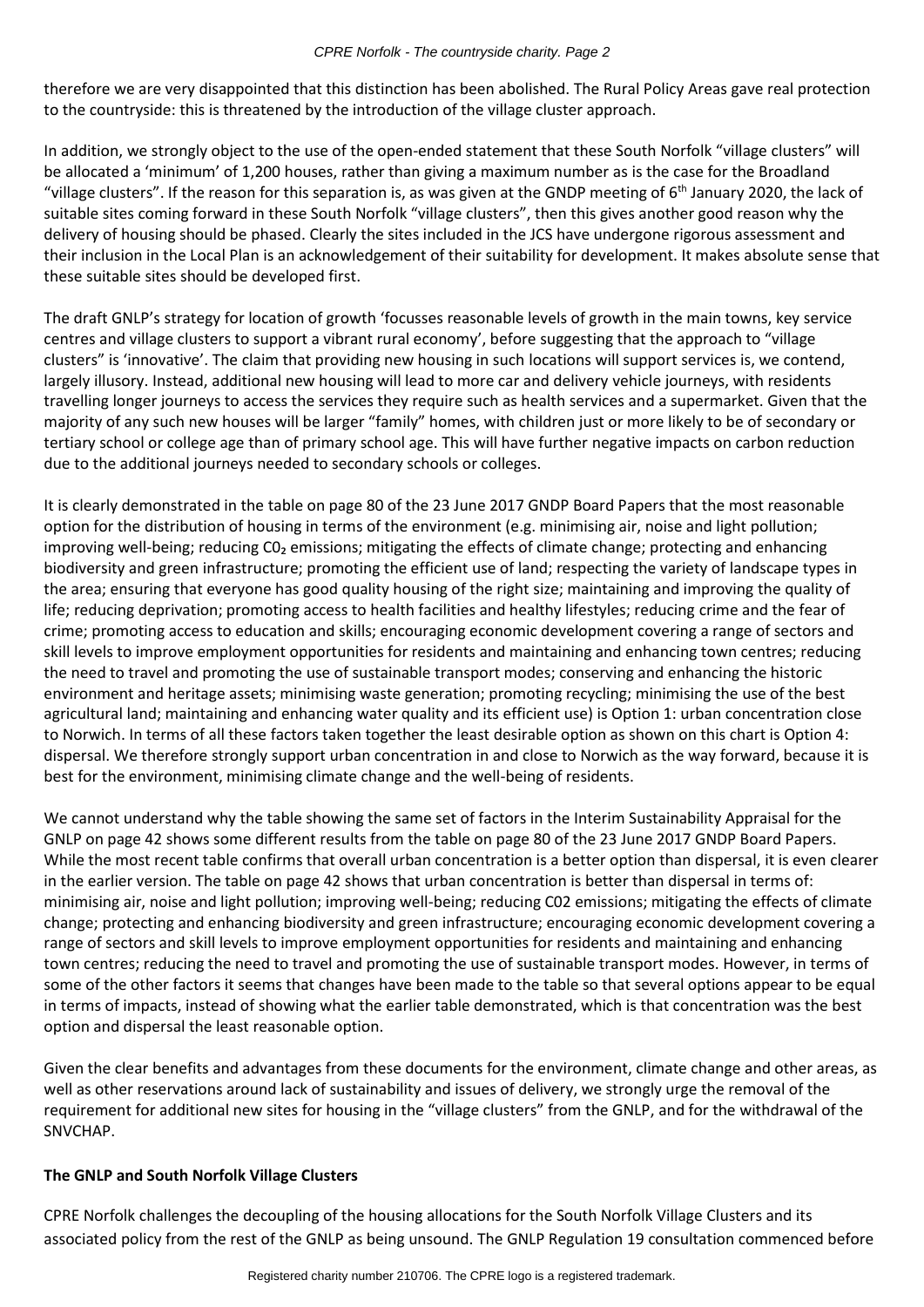#### *CPRE Norfolk - The countryside charity. Page 3*

the South Norfolk Village Clusters Housing Allocations plan (SNVCHAP) had been published for its Regulation 18 consultation. This is despite the South Norfolk Local Development Scheme (accessed 24 June 2021 when it was labelled as "final") stating that the SNVCHA will be consulted on in February/March 2021. While it is reasonable for a Local Plan to comprise several separate documents, for the GNLP and the SNVCHAP to be sound they should follow the same, or at least a very similar timetable, otherwise it is impossible to judge whether the two (or more) documents are based on proportionate evidence. This clear link is demonstrated by the GNLP setting the overall numbers of new houses to be included in the SNVCHAP, and by the GNDP meeting of 10 July 2020 noting that the GNDP would 'consider whether the "minimum" reference can be amended in the Reg. 19 version of the GNLP as the SNVCHAP progresses' (page 20, GNDP papers, 10 July 2020.) By including the "minimum" term at various points in the current SNVCHAP Reg. 18 consultation documentation, it is possible that the SNVCHAP could include new housing allocations of a far greater number than 1,200, as that would still fall within the definition of a "minimum" number. This potential change in housing numbers within the GNLP would further increase the housing numbers beyond an already inflated number. We note that the Reg. 19 GNLP Table 6 states there will be 1,200 houses in the SNVCHAP not a "minimum" of 1,200.

It is also worth commenting on South Norfolk District Council's Statement of Community Involvement (amended version September 2020, accessed on 24 June 2021) which is out of date. Here, the emerging Local Plan is described as the GNLP (para. 39) with no reference to the SNVCHAP, which is misleading and inaccurate. Also, the GNLP is described as covering the period to 2036 (para. 41), whereas it should be until 2038.

### **The Plan Objectives.**

**Question 1: Do you agree with the Objectives for the Village Clusters Plan? If you think the Objectives should be changed, please explain how and why.**

SNVC Objective 1 – Meet housing needs.

Housing need for Greater Norwich is 40,541 with a necessary buffer of 5%, giving a total of 42,568. The GNLP's figure of 49,492 new dwellings to 2038 including a buffer of 22% is therefore unnecessarily, unsustainably and irresponsibly high, particularly given the need to address Climate Change commitments and targets. In addition, the GNLP only includes 1,296 dwellings estimated to be provided through "windfalls" during the plan period, despite the GNLP forecast that this number will in fact be 4,450 stating that 'windfall delivery is likely to remain robustly high.' This means that there is no need to have any new sites for housing allocated in the SNVCHAP, particularly given the existence of existing allocated sites in many of these settlements in the JCS.

SNVC Objective 2 – Protecting village communities and support rural services and facilities.

There is very little economic evidence to suggest that cementing new housing estates on the edges of villages will bring any boost to local services, but rather they will put a strain on these services, where they exist. Instead, additional new housing will lead to more car and delivery vehicle journeys, with residents travelling longer journeys to access the services they require such as health services and a supermarket. Given that the majority of any such new houses will be larger "family" homes, with children just or more likely to be of secondary or tertiary school or college age than of primary school age. This will have further negative impacts on carbon reduction due to the additional journeys needed to secondary schools or colleges. Now that the draft SNVCHAP has been published it is clear that not all of the proposed sites for new housing have the promised 'good access to services'.

SNVC Objective 3 – Protect the character of villages and their settings

The best way to ensure this is fulfilled would be not to have any new allocations for housing in these settlements, other than for windfalls and for those sites already allocated through the JCS. Most of the new preferred sites are on the edges of existing settlements, often on land currently designated as countryside, while the scale of some is out of proportion to the settlements they're being bolted on to.